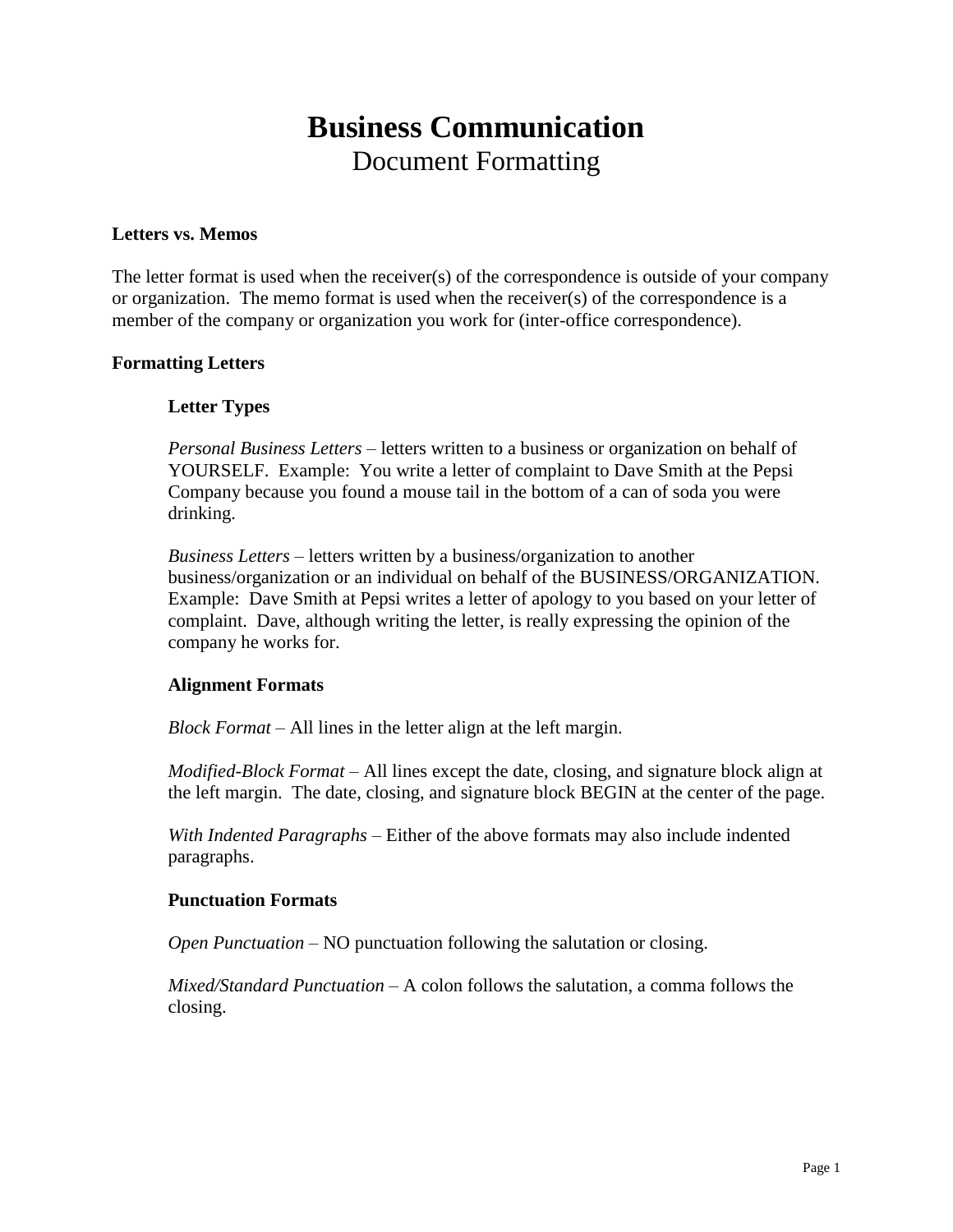### **Second Pages**

If a letter extends on to a second, third, etc. page, the second and following pages have a one inch top margin and a header at the top that is left-aligned. That header includes the name of the person receiving the letter, the date, and the page number (in that order, on separate lines).

### **Formatting Memos**

### **Format**

Two common formats for memos are used: standard and simplified. Details for formatting these types of memos are explained more completely in the examples that follow.

### **Second Pages**

If a memo extends on to a second, third, etc. page, the second and following pages have a one inch top margin and a header at the top that is left-aligned. That header includes the name of the person receiving the memo, the date, and the page number (in that order, on separate lines).

## **Examples**

## **Letter & Memo Formats to be used in ITBE 353**

- 1. Business Letter in Block Format with Open Punctuation
- 2. Standard Memo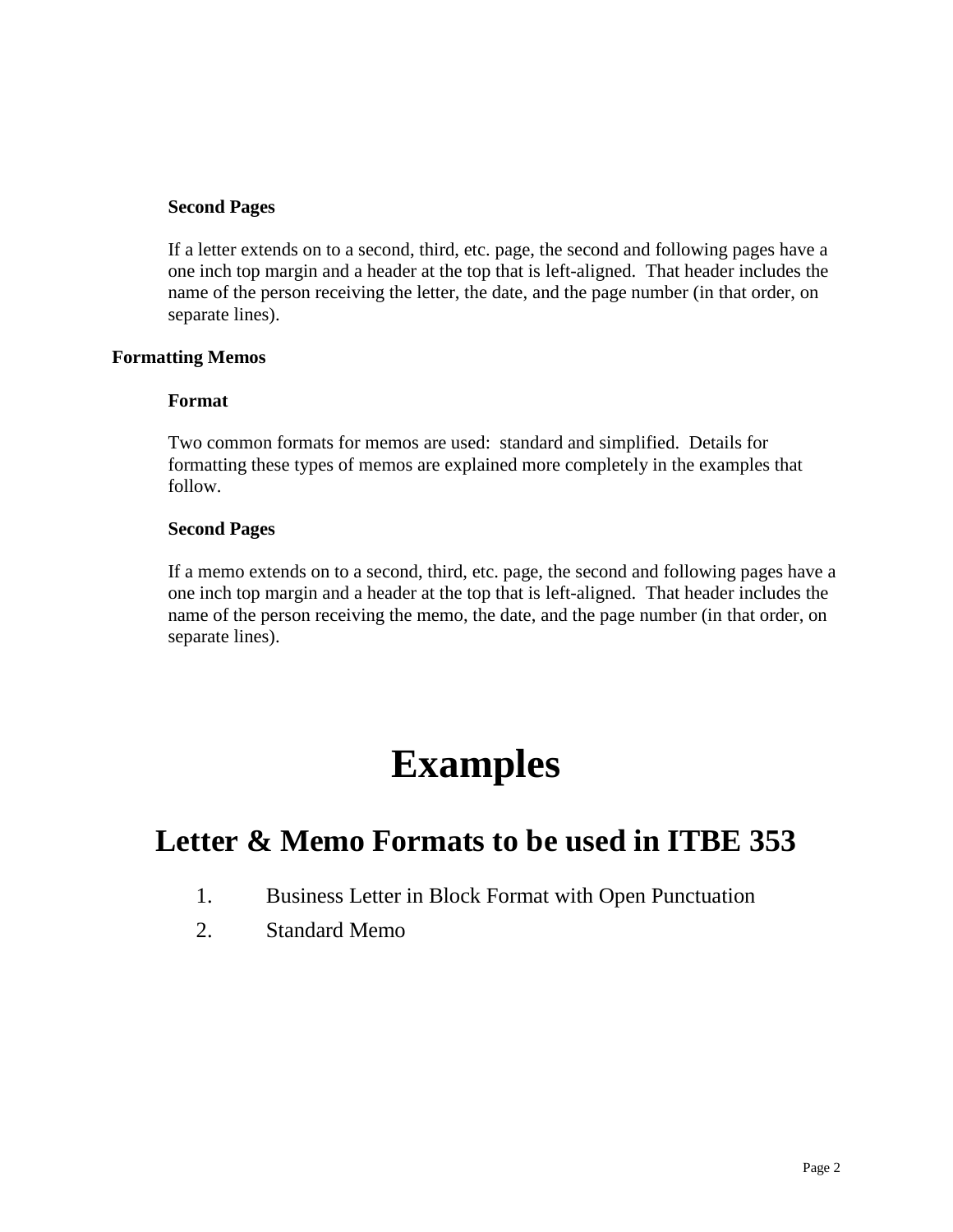

Copy Notation – included if a copy of the letter is being sent to someone other than the stated recipient.

Page 3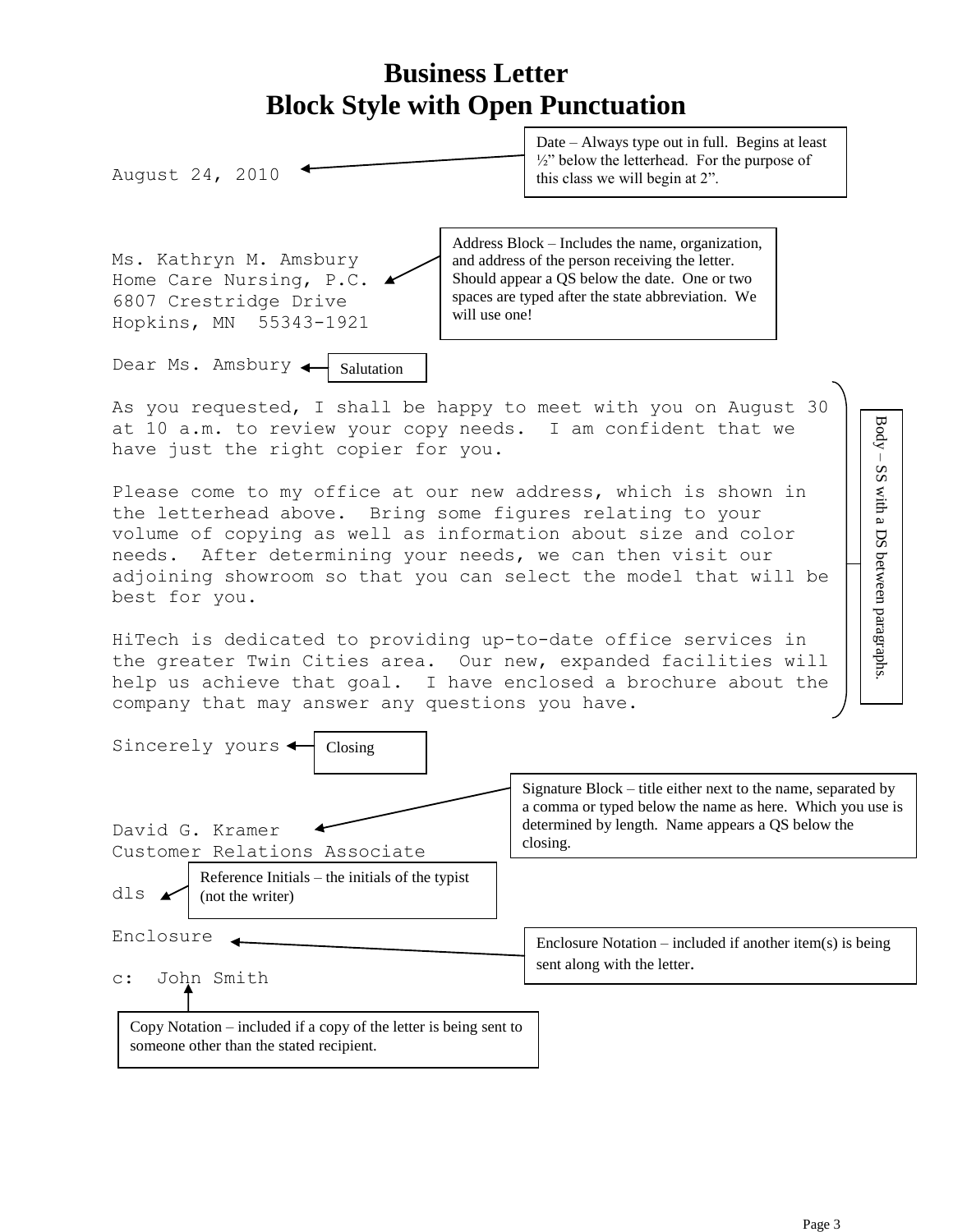## **Memorandums Standard Memo in Block Style**

| letterhead is used the top margin should be at least $\frac{1}{2}$ below the letterhead. If no<br><b>Memorandum</b><br>letterhead is used, the top margin should be approximately $1 \frac{1}{2} - 2$ ". |                              | Memorandum title – May not be necessary if your company has letterhead for memos. If                                                  |
|----------------------------------------------------------------------------------------------------------------------------------------------------------------------------------------------------------|------------------------------|---------------------------------------------------------------------------------------------------------------------------------------|
| TO:                                                                                                                                                                                                      | Curtis Marlowe, Home Designs |                                                                                                                                       |
| FROM:                                                                                                                                                                                                    | Doug Nestell, Sales Director | Memo headings – format can vary. Some<br>formats bold the headings (to, from, etc.),<br>some do not capitalize the subject line, some |
| DATE:                                                                                                                                                                                                    | October 18, 2010             | align the headings based on the colon. We<br>will use the format suggested here. The<br>subject line should be followed by a triple   |
| SUBJECT:                                                                                                                                                                                                 | <b>TIMBER CREEK SITE</b>     | space.                                                                                                                                |

Some observations seem appropriate now that the laying of wiring and conduits for Phase I of the Timber Creek site is being finalized. It is my understanding that a high percentage of Timber Creek residents likely will be first-time home buyers.

Cost will be an important criterion; but on the basis of our previous experience with this type of development, other factors should be considered. Our model homes should reflect today's informal life-style. The use of a great room rather than both a family room and a living room is one way to reduce costs. Also, since both the husband and wife in most homes will work outside the home, there should be two-car garages. We have also found that many people like the option of leaving certain areas unfinished; these can be finished later as the family grows and as finance permit.

I shall be happy to meet with you to discuss these concerns.

dls Reference Initials – the initials of the typist

Note: Both standard and simplified formats can include Enclosure and/or Copy notations just like letters. Both are formatted in the same manner as letters.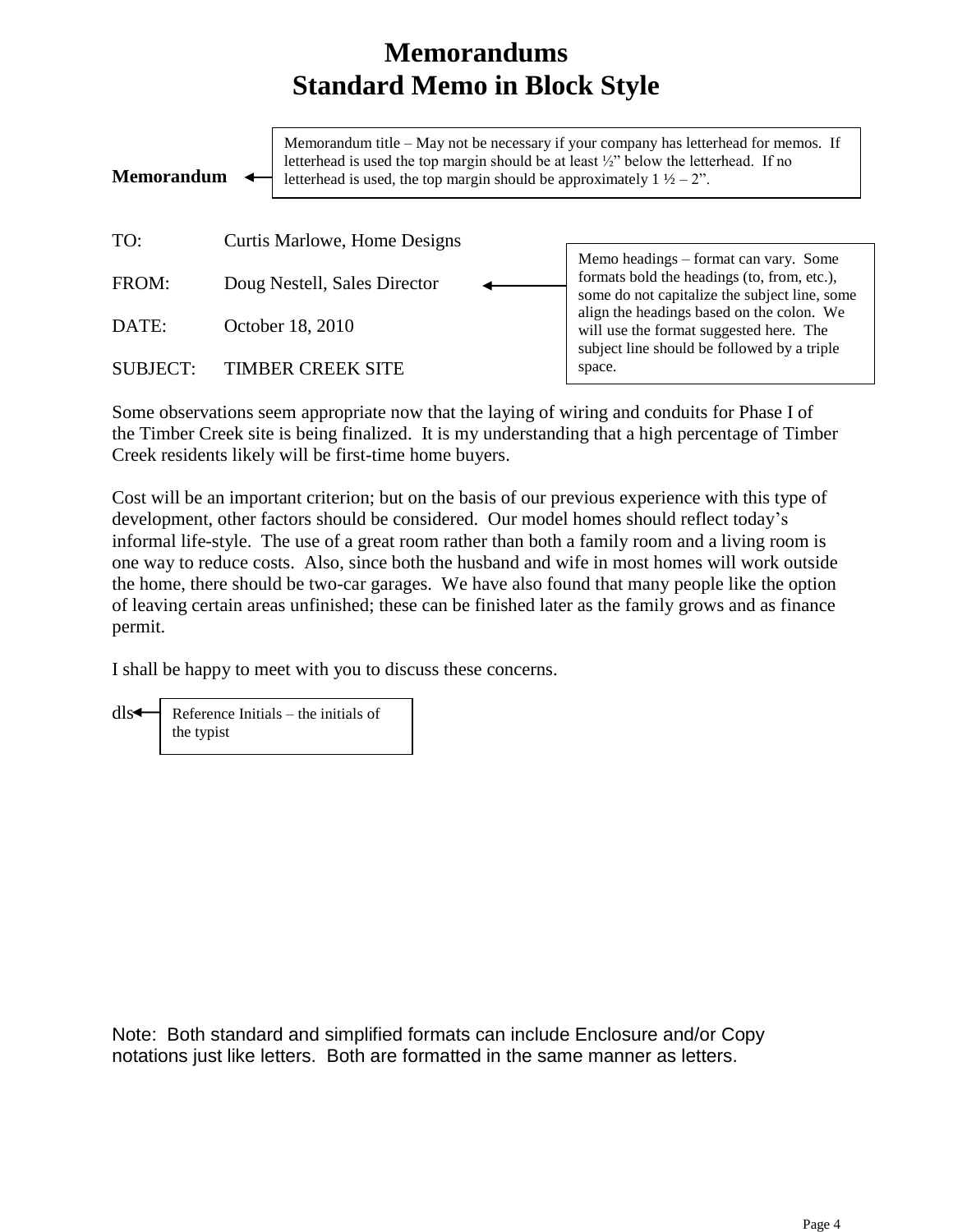# **Additional Examples - FYI**

## **Other Acceptable Letter & Memo Formats**

- 1. Business Letter Modified Block Style, with Mixed Punctuation
- 2. Simplified Memo in Block Style
- 3. Personal Business Letter Block Style with Open Punctuation
- 4. Personal Business Letter Modified Block Style with Mixed Punctuation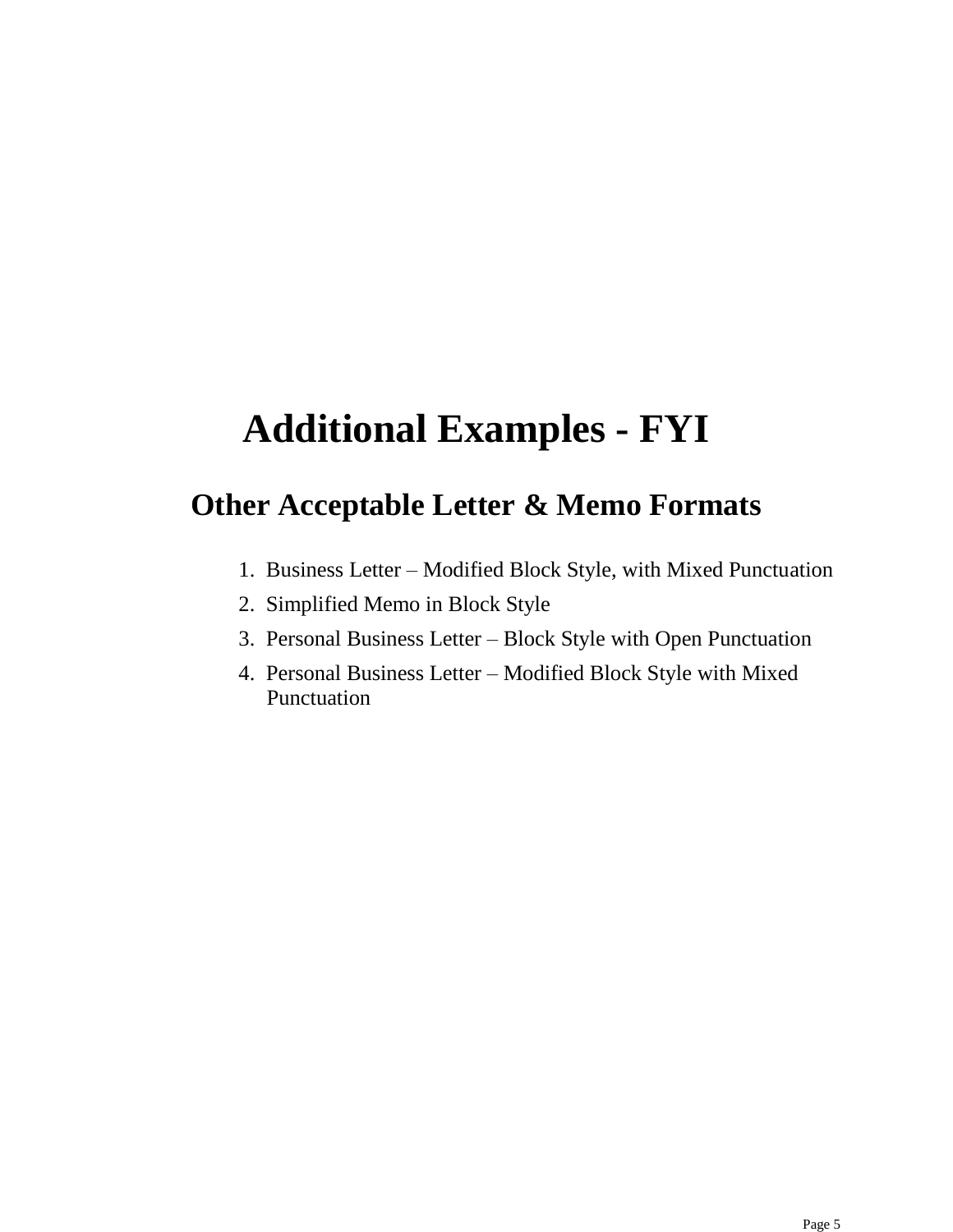## **Business Letters Modified-Block Style with Mixed Punctuation**

August 24, 2010

Ms. Kathryn M. Amsbury Home Care Nursing, P.C. 6807 Crestridge Drive Hopkins, MN 55343-1921

Dear Ms. Amsbury:

As you requested, I shall be happy to meet with you on August 30 at 10 a.m. to review your copy needs. I am confident that we have just the right copier for you.

Please come to my office at our new address, which is shown in the letterhead above. Bring some figures relating to your volume of copying as well as information about size and color needs. After determining your needs, we can then visit our adjoining showroom so that you can select the model that will be best for you.

HiTech is dedicated to providing up-to-date office services in the greater Twin Cities area. Our new, expanded facilities will help us achieve that goal. I have enclosed a brochure about the company that may answer any questions you have.

Sincerely yours,

David G. Kramer Customer Relations Associate

dls

Enclosure

c: John Smith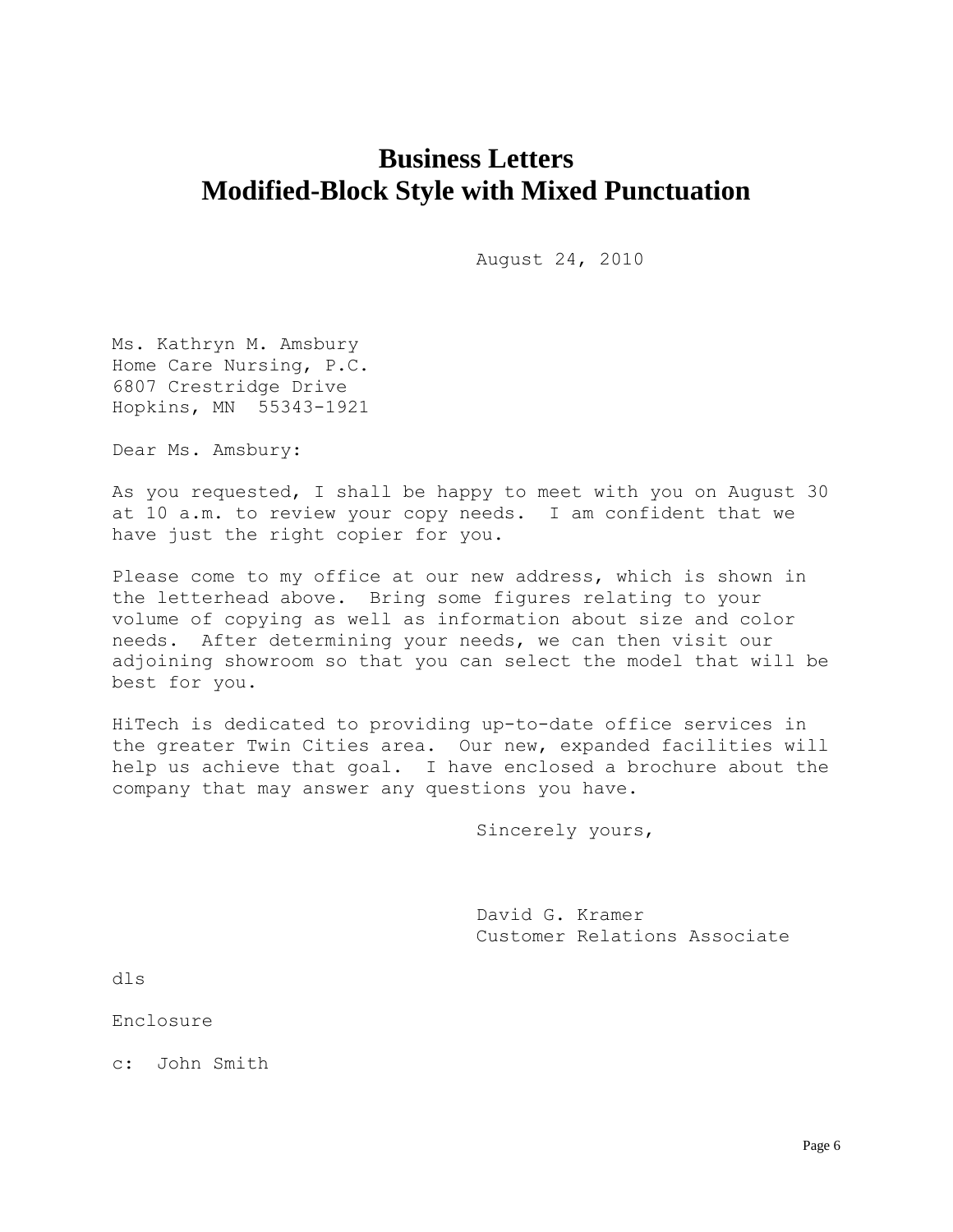## **Memorandums Simplified Memo in Block Style**



Some observations seem appropriate now that the laying of wiring and conduits for Phase I of the Timber Creek site is being finalized. It is my understanding that a high percentage of Timber Creek residents likely will be first-time home buyers.

Cost will be an important criterion; but on the basis of our previous experience with this type of development, other factors should be considered. Our model homes should reflect today's informal life-style. The use of a great room rather than both a family room and a living room is one way to reduce costs. Also, since both the husband and wife in most homes will work outside the home, there should be two-car garages. We have also found that many people like the option of leaving certain areas unfinished; these can be finished later as the family grows and as finance permit.

I shall be happy to meet with you to discuss these concerns.

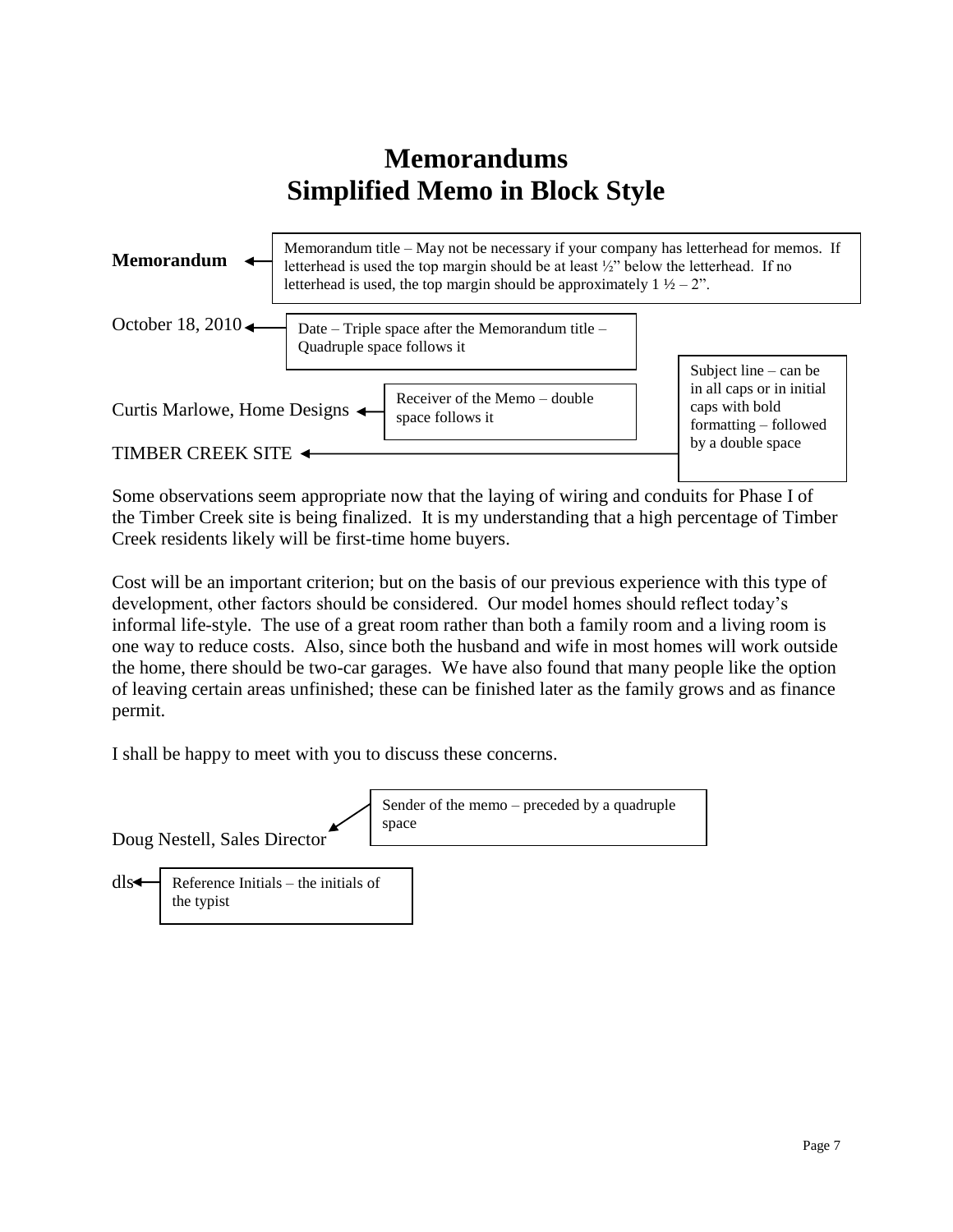## **Personal Business Letters Block Style with Open Punctuation**

August 24, 2010

Ms. Kathryn M. Amsbury Home Care Nursing, P.C. 6807 Crestridge Drive Hopkins, MN 55343-1921

Dear Ms. Amsbury Salutation

Address Block – Includes the name, organization, and address of the person receiving the letter. Should appear a QS below the date. One or two spaces are typed after the state abbreviation. We will use one!

As you requested, I shall be happy to meet with you on August 30 at 10 a.m. to review your copy needs. I am confident that we have just the right copier for you.

Please come to my office at our new address, which is shown in the letterhead above. Bring some figures relating to your volume of copying as well as information about size and color needs. After determining your needs, we can then visit our adjoining showroom so that you can select the model that will be best for you.

HiTech is dedicated to providing up-to-date office services in the greater Twin Cities area. Our new, expanded facilities will help us achieve that goal. I have enclosed a brochure about the company that may answer any questions you have.



Date – Always type out in full. Top margin varies depending on the length of the letter. For the purpose of this

<u>class we will be will be will</u> begin at 1.5"

> Body – SS with a DS between paragraphs.